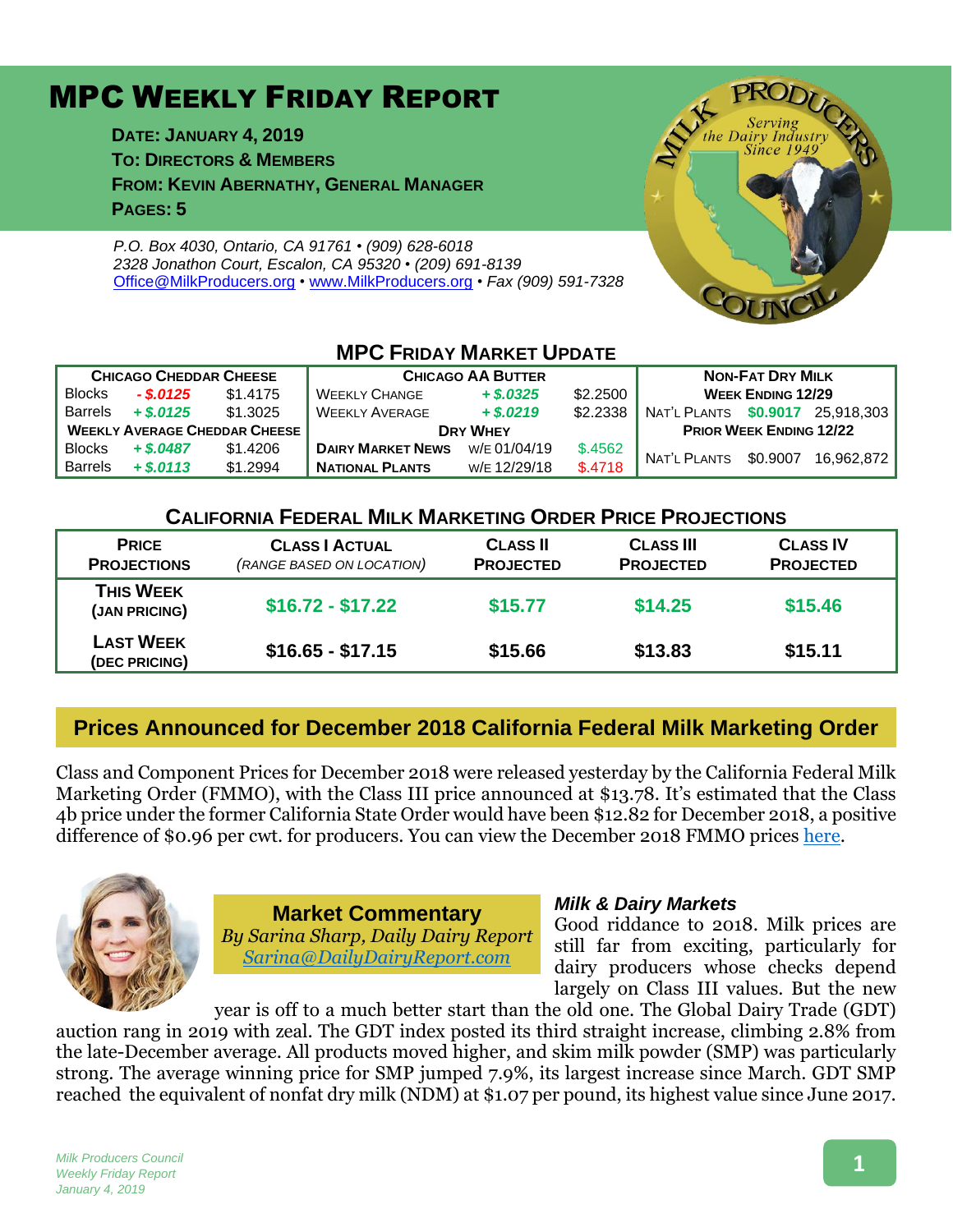The price of SMP for delivery next month surged 16.7%. The rally was likely augmented by the aution's limited volume. There was 30% less SMP and 20% less whole milk powder (WMP) offered than at the previous event. WMP prices climbed a modest 1.2%.

Milk powder prices moved up in Chicago as well. CME spot NDM closed at  $97.5¢$  per pound, a nearly two-year high. Lower milk output in parts of the U.S. and Europe is reducing milk powder production, and global demand seems to be on firm footing. China



imported 67.9 million pounds of SMP in November, 69% more than they did a year ago and the greatest volume ever for November. Chinese WMP imports reached 87.7 million pounds, up nearly 30% from



November 2017. Through November, China imported 11% more SMP and 6% more WMP than it did in the first eleven months of 2017. As China struggles to modernize its dairy industry without forcing contraction, imports are expected to remain robust.

Butter prices are holding steady in Europe and moving higher in Oceania. At the GDT, butter gained 3.9%. The CME spot butter market tested the waters below \$2.20 per pound and once again found them not to its liking. Spot butter bounced back to \$2.25, up 4.5ȼ over the

last two holiday-shortened weeks. That, along with the formidable strength in NDM, helped Class IV futures to a formidable rally this week. Most contracts added 20 to 40¢. Second-half prices are approaching \$17 per cwt.

The Class III markets posted more modest gains. Most contracts added a nickel or a dime, and the February and March contracts climbed  $24¢$  and  $28¢$ , respectively. CME spot dry whey went nowhere at all. It closed at  $49¢$ per pound, steady with its pre-Christmas value. Spot Cheddar blocks rallied  $2.75¢$  to \$1.4175. Barrels eked out a  $0.75$ ¢ gain and finished at \$1.3025. Due to the government shutdown, USDA did not publish its Dairy Products report, which likely would have confirmed another month of heavy output. There is plenty of cheese to go around.



While the outlook is much improved, dairy producers remain understandably dejected. The value of all dairy assets – including facilities, equipment, calves, cows, and quota - remain depressed. After a brief holiday hiatus, there is a fresh wave of new herds for sale. Buyers are scarce, and many quality dairy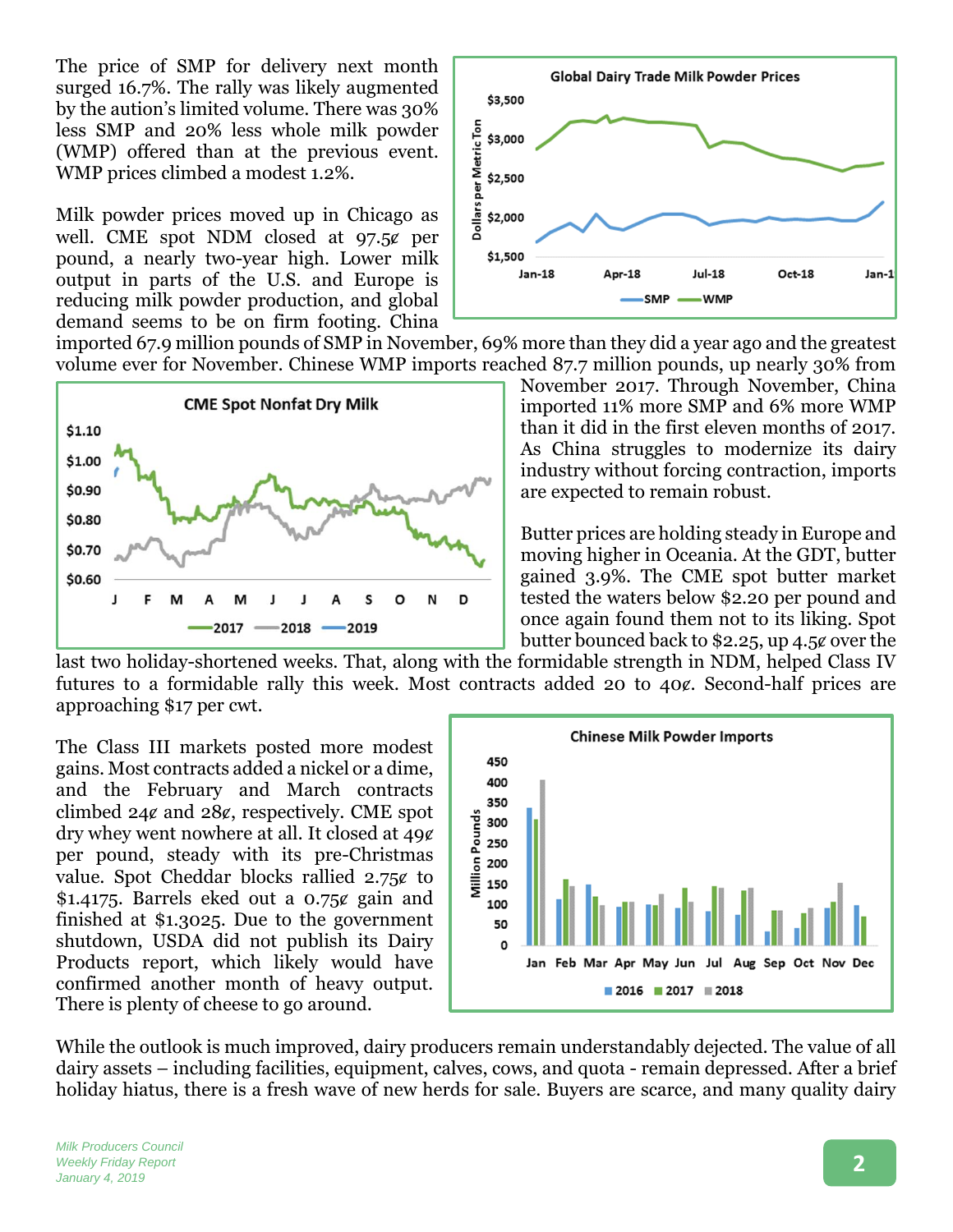animals are headed for the feedlot or the slaughterhouse. The December milk check will arrive later this month, and it will be woefully inadequate. But subsequent milk checks will be considerably better,



especially in those areas with high Class I or Class IV utilization. Today's futures project that Class III milk will average \$15.90 this year, with Class IV at \$16.47. That's a decided improvement from \$14.63 Class III and \$14.23 Class IV in 2018. The dairy industry has undergone some painful pruning in 2018, but those producers who managed to survive could enjoy a more prosperous new year.

#### *Grain Markets*

It's been a wild two weeks in the equity and commodity markets. Soybean futures proved

nearly impervious to the concerns about the global economy, focusing instead on less than perfect weather in parts of Brazil. Analysts are trimming their estimates of Brazilian soybean potential from the eye-popping figures of recent months. But they are still calling for the second-largest crop on record. And previous years' crops must have been larger than was supposed, as Brazil has managed to export soybeans in volumes that should have depleted its inventories. Brazil exported more soybeans last month than in any previous December by a very wide margin. Meanwhile, U.S. soybean exports during the usual post-harvest rush have been pitifully small. The unrelenting pace of Brazilian soybean exports suggests that there is no pent-up global demand for soybeans. U.S. exports are likely to continue to disappoint, despite China's efforts to shore up sentiment among U.S. trade negotiators. The soybean market will have to absorb burdensome U.S. inventories and what looks to be a large South American crop. At \$9.215 per bushel, March soybean futures look decidedly overvalued. Nonetheless, they climbed nearly 25ȼ over the past two weeks.

Corn prices are much less exciting. At \$3.83 per bushel, March corn futures are nearly a nickel higher than they were before Christmas. But they're likely not high enough to meaningfully discourage soybean acreage in the Corn Belt. We're likely to have plenty of grains and oilseeds in 2019.



**CDFA Accepting Funding Applications for Digester, Manure Management Programs** *By Kevin Abernathy, General Manager Kevin@MilkProducers.org*

The California Department of Food and Agriculture (CDFA) is now accepting applications for its Dairy Digester Research and Development Program

(DDRDP) and Alternative Manure Management Program (AMMP). The deadline for submitting applications is 5 p.m. on April 3, 2019. CDFA is also hosting a series of application assistance workshops for both programs (see on next page).

For 2019, CDFA will make available \$61-\$75 million for DDRDP and \$19-\$33 million for AMMP. Up to 50% of the total project cost, with a maximum grant award of \$3 million per project, will be funded by CDFA. Visit the CDFA website for more information about DDRDP [here](https://www.cdfa.ca.gov/oefi/ddrdp/) and AMMP [here.](https://www.cdfa.ca.gov/oefi/ammp/)

You can view past recipients of both programs and the progress of projects built in California at the Dairy Cares website [here](https://www.dairycares.com/alternative-manure-management) (DDRDP) and here (AMMP). Dairy producers can also contact me at [Kevin@MilkProducers.org](mailto:Kevin@MilkProducers.org) for assistance or with any questions about these programs.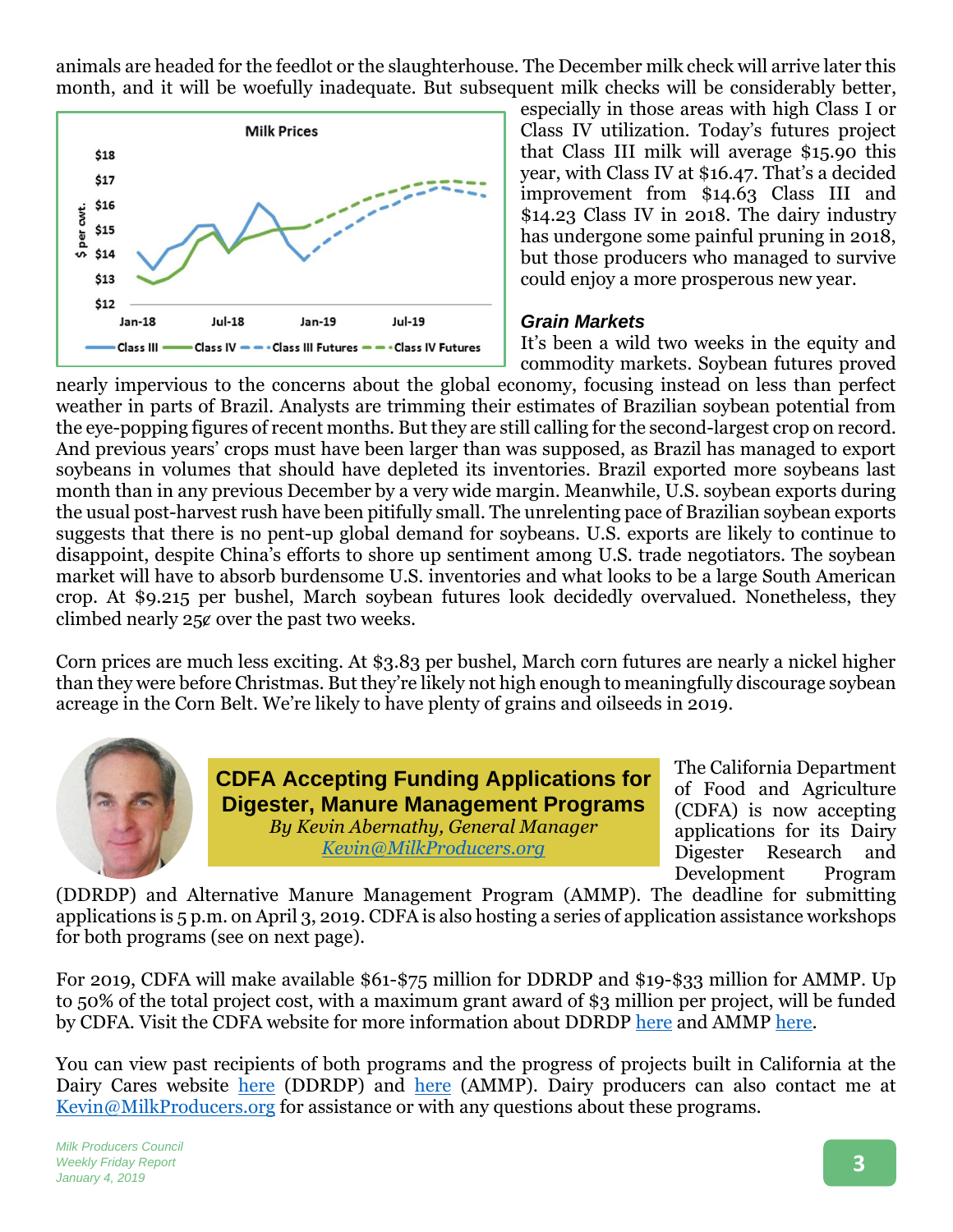## **CDFA DAIRY DIGESTER RESEARCH AND DEVELOPMENT PROGRAM ASSISTANCE SCHEDULE**

| <b>DATE &amp; TIME</b>              | <b>LOCATION</b>                                                                       | <b>WEBINAR REGISTRATION</b><br>(FOR REMOTE ATTENDEES) |  |
|-------------------------------------|---------------------------------------------------------------------------------------|-------------------------------------------------------|--|
| Wednesday, January 23<br>$3 - 5$ pm | <b>Tulare County Energy</b><br><b>Education Center</b><br>4175 S. Laspina St, Tulare  | Click here to register                                |  |
| Thursday, January 24<br>$3 - 5$ pm  | <b>Stanislaus County</b><br>Department of Agriculture<br>3800 Cornucopia Way, Modesto | Click here to register                                |  |

## **CDFA ALTERNATIVE MANURE MANAGEMENT PROGRAM ASSISTANCE SCHEDULE**

| <b>DATE &amp; TIME</b>              | <b>LOCATION</b>                                                                          | <b>WEBINAR REGISTRATION</b><br>(FOR REMOTE ATTENDEES) |  |
|-------------------------------------|------------------------------------------------------------------------------------------|-------------------------------------------------------|--|
| Thursday, January 10<br>$1 - 3$ pm  | Sonoma County<br>Department of Agriculture<br>133 Aviation Blvd., Ste. 110<br>Santa Rosa | Click here to register                                |  |
| Wednesday, January 16<br>$1 - 3$ pm | <b>Humboldt County</b><br>Department of Agriculture<br>5630 S. Broadway St., Eureka      | <b>Click here to register</b>                         |  |
| Wednesday, January 23<br>$1 - 3$ pm | <b>Tulare County Energy</b><br><b>Education Center</b><br>4175 S. Laspina St., Tulare    | <b>Click here to register</b>                         |  |
| Thursday, January 24<br>$1 - 3$ pm  | <b>Stanislaus County</b><br>Department of Agriculture<br>3800 Cornucopia Way, Modesto    | Click here to register                                |  |



## **Farm Service Agency Closed Due to Government Shutdown; MPC Seeks Extension for Trade Mitigation Application Deadline**

*By Geoff Vanden Heuvel, Director of Regulatory & Economic Affairs [Geoff@MilkProducers.org](mailto:Geoff@MilkProducers.org)*

The partial government shutdown, which began on December 22, 2018, is cause for concern for producers who need to apply for the second round of trade mitigation payments through USDA's Market Facilitation Program. Local USDA Farm Service Agency centers are closed and USDA appropriations have lapsed due to the shutdown. If the situation doesn't change before the January 15, 2019 application deadline, producers may be in jeopardy of not receiving trade mitigation payments.

Yesterday I visited with Congressman Jim Costa (D-CA 16th District) about this situation and the potential impacts to dairy families. The Congressman said he would contact USDA Secretary Sonny